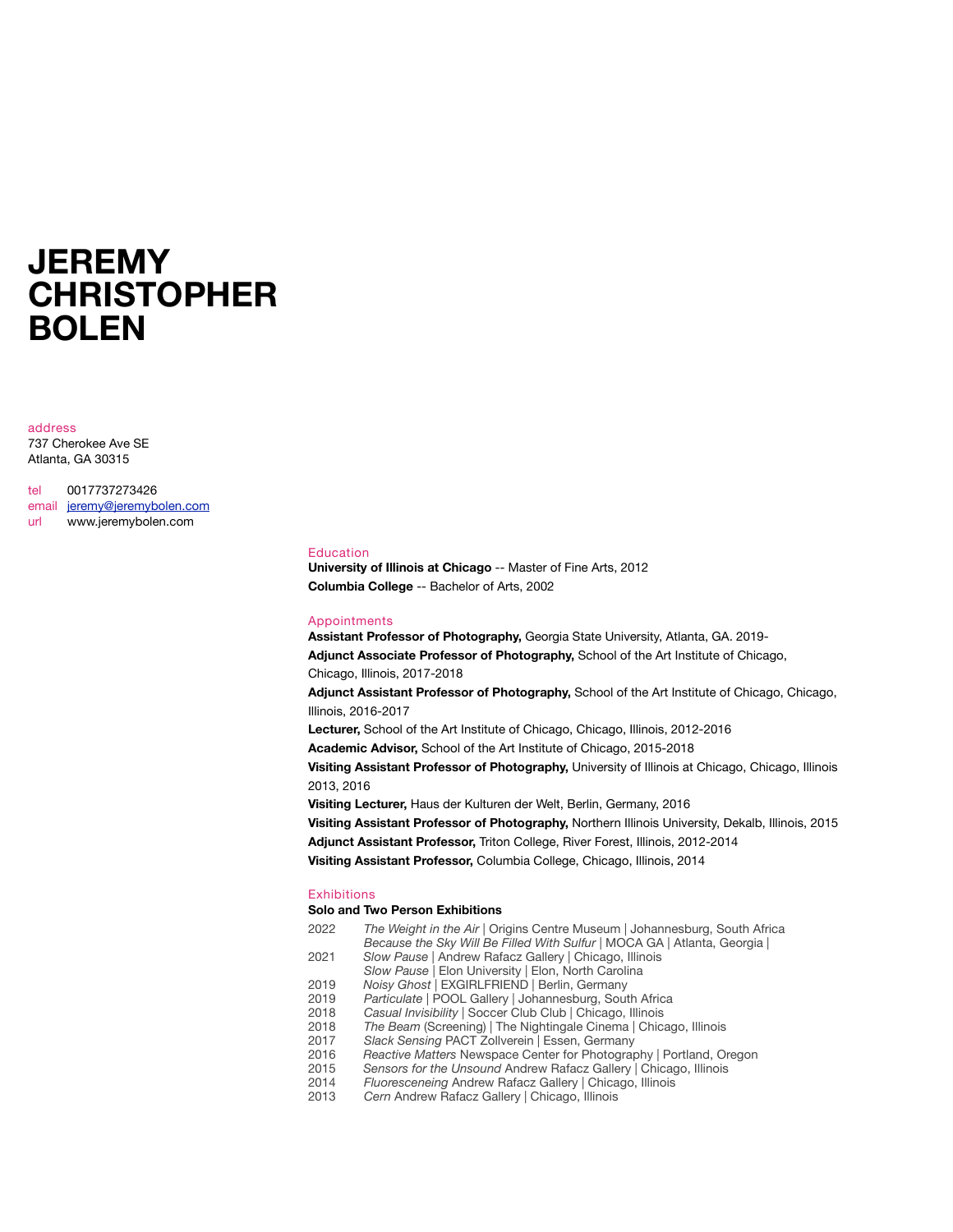## **Group Exhibitions, Performances, and Public Art**

| 2022 | Barely Fair at Color Club   Chicago, IL                                             |
|------|-------------------------------------------------------------------------------------|
|      | Southern Exigency at The Anderson   Richmond, Virginia                              |
| 2021 | Drawn Together   National Center for Contemporary Arts   Minsk, Belarus             |
|      | Secac   University of Kentucky   Lexington, Kentucky                                |
|      | Overflow.   Co-Prosperity   Chicago, Illinois                                       |
|      | Overflow   Q.Arma Gallery   Minneapolis, Minnesota                                  |
|      | A Green Lung   Jobert Park Greenhouse   Johannesburg, South Africa                  |
|      | But When You Come From Water   Chapter House   Los Angeles, California              |
|      | Third Coast Disrupted   Brushwood Center   River Woods, Illinois                    |
|      | Collective Communities at Weinberg/Newton   Chicago, Illinois                       |
| 2020 | Wish You Were Here   Andrew Rafacz Gallery   Chicago, Illinois                      |
|      | The Current   Haus der Kulturen der Welt   Berlin, Germany                          |
|      | What Does Democracy Look Like?   MOCP   Chicago, Illinois                           |
|      | Lounging Through The Flood   Silverwood Sculpture Park   Minneapolis, Minnesota     |
|      | Depictions of Living   Art Pavillon, Mile End   London, England                     |
|      | Third Coast Disrupted   Glass Curtain Gallery   Chicago, Illinois                   |
| 2019 | Recall, Recollect, Reconstruct   Kyoto International Community House   Kyoto, Japan |
|      | Radioactivity and The Landscape   Krannert Art Museum   Champaign, Illinois         |
|      | Confluence Ecologies   Southern Illinois University   Carbondale, Illinois          |
|      | Lounging Through the Flood   Port of Dubuque   Dubuque, Iowa                        |
|      | A Forecast   Johannesburg Observatory   Johannesburg, South Africa                  |
|      | Rulers   Coco Hunday   Tampa. Florida                                               |
|      | Split Vision   211 Mitchell   Atlanta, GA                                           |
| 2018 | Excavating History   Weinberg/Newton Gallery   Chicago, IL                          |
|      | Hot Mess University at Buffalo   Buffalo, New York                                  |
|      | Dymaxion Trajectories Soccer Club Club   Chicago, Illinois                          |
| 2017 | Impact (screening) PACT Zollverein   Essen, Germany                                 |
|      | The Short Forever   Joan Flasch Book Collection   Chicago, Illinois                 |
|      | Articulating Time and Space Sullivan Galleries   Chicago, Illinois                  |
|      | 1/2/8, PACT Zollverein   Essen, Germany                                             |
| 2016 | Into The Wilderness, Charles A. Hartman Gallery   Portland, Oregon                  |
|      | Expo Chicago, Navy Pier   Chicago, Illinois                                         |
|      | Atomic Landscapes IDEA Space   Colorado College   Colorado, Springs, Colorado       |
|      | The Potency of Partial Knowledge   Haus der Kulturen der Welt Berlin, Germany       |
| 2015 | Condensed Matter Community   Synchrotron Radiation Center, Stoughton, Wisconsin     |
|      | Cosmosis Hyde Park Art Center   Chicago, Illinois                                   |
|      | Future Fossils University of Exeter   Devon, England                                |
|      | Reflecting the Site Lines of Nature Catwalk Institute   Catskill, New York          |
| 2014 | Phantoms in the Dirt Museum of Contemporary Photography   Chicago, Illinois         |
|      | Fragments of an Unknowable Whole Urban Arts Space   Columbus, Ohio                  |
|      | Lateral The Mission   Houston, Texas                                                |
|      | Ghost Nature La Box   Bourges, France                                               |
|      | Ghost Nature Gallery 400   Chicago, Illinois                                        |
| 2013 | Salon Zürcher Galerie Zürcher   Paris, France                                       |
|      | Histories/Photographies DePaul Art Museum   Chicago, Illinois                       |
|      | Mindful Media Dominican University   River Forest, Illinois                         |
|      | Expo Chicago Navy Pier   Chicago, Illinois                                          |
|      | Salon Zürcher Zürcher Studio   New York, New York                                   |
|      | Here There Drake   Toronto, Ontario                                                 |
| 2012 | Jeremy Bolen/Wendy White/John Opera   Untitled Art Fair   Miami, Florida            |
|      | Sea Change Andrew Rafacz Gallery   Chicago, Illinois                                |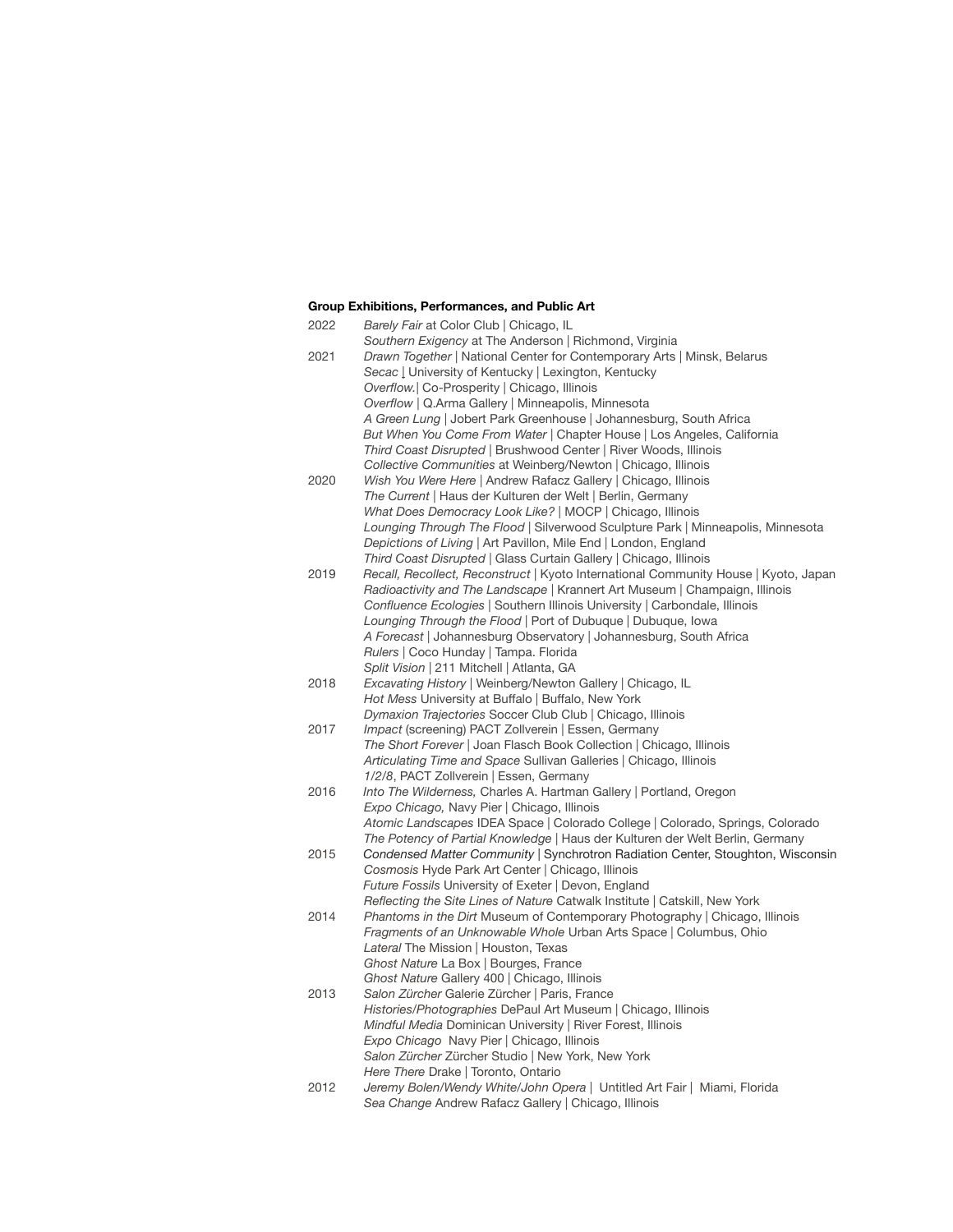*Ground Floor* Hyde Park Art Center | Chicago, Illinois *The Dragon is the Frame* Gallery 400 | Chicago, Illinois *Lossy* Roots and Culture | Chicago, Illinois *Sans* Co-Prosperity Sphere | Chicago, Illinois *MFA Thesis Exhibition* Gallery 400 | Chicago, Illinois

- 2011 *Chicago Project IV* Catherine Edelman Gallery | Chicago, Illinois *Almost Legal* Midway Art Fair | Chicago, Illinois *Chain Letter* Samson Projects | Boston, Massachusetts
- 2010 *For No One But Us* Living Room Gallery | Chicago, Illinois

#### Selected Screenings

- 2022 FLEX Film Festival | Tampa, Florida
- 2021 Chicago Underground Film Festival | Chicago, Illinois Bideodromo International Film Festival | Bilbao, Spain Anti-Matter (media art) | | Victoria, BC, Canada Lima Alterna International Film Festival | Lima, Peru Ortometraggi Film Festival | Turin, Italy Biophilia Festival | Mexico City, Mexico
- 2020 *This Human World Film Festival |* Vienna, Austria *Asolo Art Film Festival* | Asolo, Italy International Short Film Festival, Oberhausen | Oberhausen, Germany
- 2019 *Anthropocene River Screening (Born Secret)* | Tulane University | New Orleans, LA ICDOCS Film Festival | Iowa City, Iowa
- Awards
- 2021 Working Artist Project Fellowship at MOCA GA | Atlanta, Georgia Ernest G. Welch Research Award at Georgia State University | Atlanta, Georgia
- 2019 Research Artist in Residence at POOL | Johannesburg, South Africa
- 2018 Beyond Anthropocene at Banff Center for Arts and Creativity | Banff, Alberta, Canada Artist in Residence at Latitude, Chicago IL
- 2017 Artist in Residence PACT Zollverein, Essen, Germany Visiting Artist - ACRE, Steuben, Wisconsin
- 2016 Artist in Residence Hill House | Mancelona, Michigan Artist in Residence - Signal Fire | Portland, Oregon
- Faculty Enrichment Grant School of the Art Institute of Chicago | Chicago, Illinois 2015 Artist in Residence - Oxbow | Saugatuck, Michigan
- Oxbow Residency Award | Saugatuck, Michigan Artist in Residence - Catwalk Institute | Catskill, New York Faculty Enrichment Grant - School of the Art Institute of Chicago | Chicago, Illinois
- 2014 Artist in Residence Anthropocene Campus | Berlin, Germany
- Artist in Residence Joshua Tree Highland Residency | Joshua Tree, California
- 2013 Artist In Residence Center for Land Use Interpretation | Wendover, Utah
- 2012Provost Award for Graduate Research University of Illinois | Chicago, Illinois
- 2011 Teaching Assistant Fellowship University of Illinois | Chicago, Illinois
- Artist in Residence Acre Residency | Steuben, Wisconsin 2010 Artist in Residence - Acre Residency | Steuben, Wisconsin

# Lectures and Conference Presentations

- 2021 **"Longing For Analog"** | Georgia Tech | Atlanta, GA
	- **"Hourglass River"** | Haus Der Kulturen Der Welt | Berlin, Germany
		- **"Slow Pause"** | Elon University | Elon, NC
		- **"Slow Pause"** | Andrew Rafacz Gallery | Chicago, IL
		- **"Casual Invisibility"** | Brigham Young University | Provo, UT
- 2020 **"Rethinking Knowledge in the Anthropocene" |** SECAC | Richmond, VA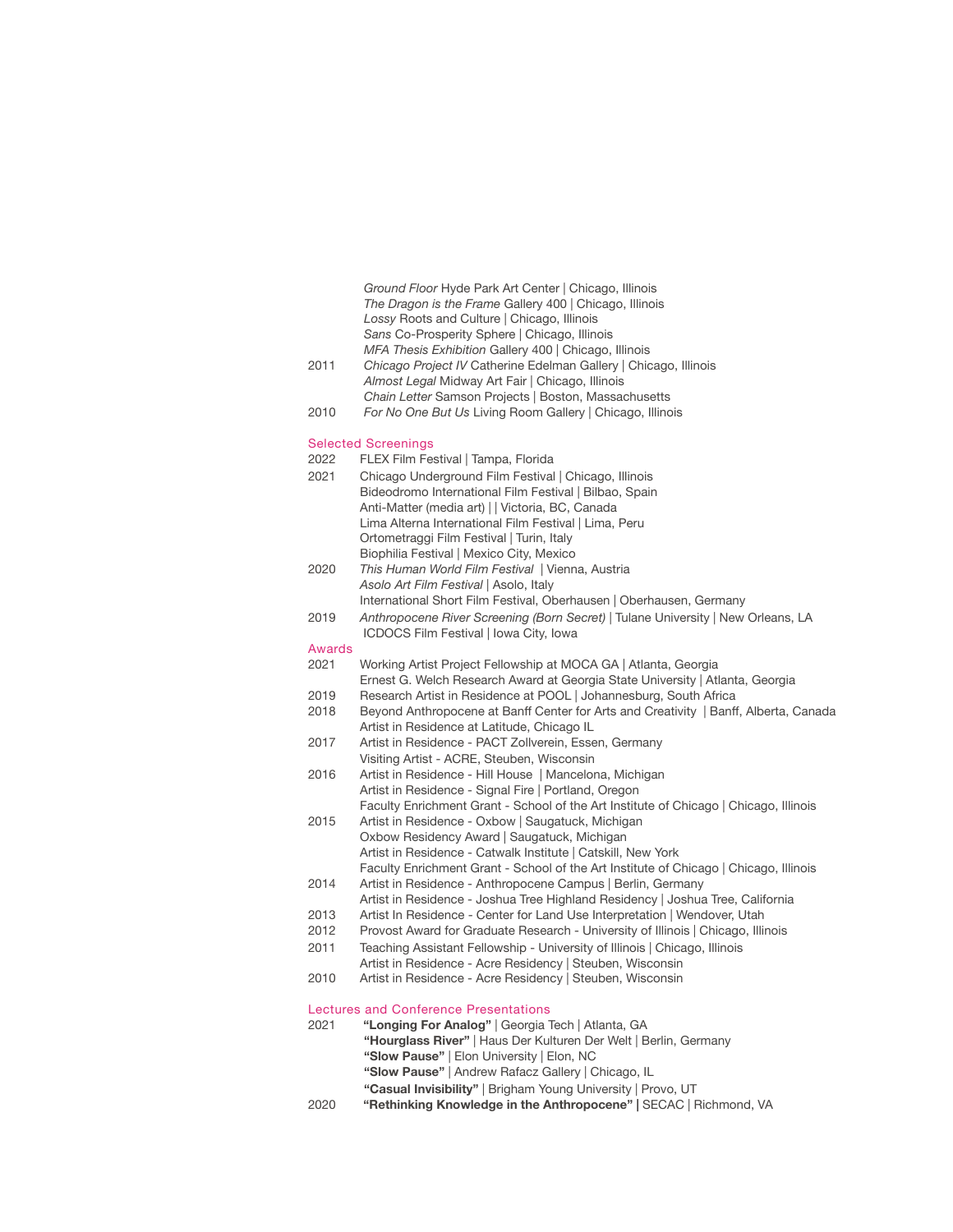|                                                                | "The Shape of a Practice"   Haus Der Kulturen Der Welt   Berlin, Germany                                                                                    |  |
|----------------------------------------------------------------|-------------------------------------------------------------------------------------------------------------------------------------------------------------|--|
|                                                                | "Casual Invisibility"   SPE National Conference   Houston, Texas                                                                                            |  |
|                                                                | "The Beam, The Air and The Speck"   University of Johannesburg                                                                                              |  |
| 2019                                                           | "Beams"   Market Photo Workshop   Johannesburg, South Africa                                                                                                |  |
|                                                                | "Beams"   OxBow School of Art   Saugatuck, Michigan                                                                                                         |  |
| 2018                                                           | <b>SPE Southeast   Penland School of Craft   Fenland, NC</b>                                                                                                |  |
|                                                                | "Re-Examining the Natural World   Latitude   Chicago, IL                                                                                                    |  |
|                                                                | "Mississippi. An Anthropocene River   Weisman Art Museum   Minneapolis, MN                                                                                  |  |
|                                                                | "Unresolved Energies"   Chapman University   Orange, CA.                                                                                                    |  |
|                                                                | "Unresolved Energies"  , Metropolitan State University   Denver, CO.                                                                                        |  |
| 2017                                                           | "Deep Time"   PACT Zollverein   Essen, Germany                                                                                                              |  |
|                                                                | "Unresolved Energies"   Truth, Climate, Now Conference   SAIC   Chicago, IL                                                                                 |  |
|                                                                | "Unresolved Energies"   Aalto University   Helsinki, Finland                                                                                                |  |
|                                                                | "Unresolved Energies"   University at Buffalo   Buffalo, NY                                                                                                 |  |
| 2016                                                           | "Unresolved Energies"   Conflict Resolution   SPE Conference   St. Louis, MO                                                                                |  |
|                                                                | "Site A/Plot M"   Deep Time Chicago   Chicago, IL                                                                                                           |  |
|                                                                | "Material Impact"   Newspace Center for Photography   Portland, OR                                                                                          |  |
|                                                                | "Sensing the Insensible"   Anthropocene Campus: The Technosphere Issue   Haus<br>der Kulturen der Welt   Berlin, DE                                         |  |
|                                                                | "The Potency of Partial Knowledge"   Anthropocene Campus   Haus der Kulturen<br>der Welt Berlin, DE                                                         |  |
|                                                                | "Atomic Landscapes"   Idea Space, Colorado College   Colorado Springs, CO                                                                                   |  |
|                                                                | "Tracing Uneven Geologies"   Royal Geographic Society   University of Exeter  <br>Exeter, UK                                                                |  |
| 2015                                                           | "Site Specific"   OxBow School of Art   Saugatuck, Michigan                                                                                                 |  |
|                                                                | "Cosmosis"   School of the Art Institute   Chicago, Illinois                                                                                                |  |
|                                                                | "Sensors for the Unsound"   Conversation with Steven Bridges, Andrew Rafacz<br>Gallery   Chicago, Illinois,                                                 |  |
| 2014                                                           | "Ghost Nature"   Gallery 400   Chicago, Illinois                                                                                                            |  |
| 2013                                                           | "Cern"   Conversation with Karsten Lund and Caroline Picard, Andrew Rafacz                                                                                  |  |
|                                                                | Gallery,   Chicago, Illinois                                                                                                                                |  |
| 2012                                                           | "Ground Floor"   Conversation with Caroline Picard, Tony Lewis and Eric May   Hyde                                                                          |  |
|                                                                | Park Art Center   Chicago, Illinois                                                                                                                         |  |
|                                                                | "Site Specific"   Argonne National Laboratory   Lemont, Illinois                                                                                            |  |
|                                                                | "On Beyond Zebra"   University of Illinois at Chicago   Chicago, Illinois                                                                                   |  |
|                                                                |                                                                                                                                                             |  |
| <b>Selected Bibliography</b>                                   |                                                                                                                                                             |  |
|                                                                | Co-Author: And So We May Feel Echos   Ellipses Journal For Creative Research   March 2021<br>https://www.ellipses.org.za/project/and-so-we-may-feel-echoes/ |  |
|                                                                | Author: Born Secret (Cash for Kryptonite)   The Anthropocene review   December 2020                                                                         |  |
| https://journals.sagepub.com/doi/full/10.1177/2053019620975803 |                                                                                                                                                             |  |
|                                                                |                                                                                                                                                             |  |

Author: *Time Out Of Mind* | Temporary Continent/Anthropocene Curriculum | September 2020 https://www.anthropocene-curriculum.org/contribution/time-out-of-mind Interview: Canvas Magazine | December 2019 Author: Almanac For the Beyond | Tropic Editions Press | March 2019 https://tropiceditions.org/Almanac-for-the-Beyond Review: New City Magazine | *Escaping the Archivists Folly: A Review of Jeremy Bolen at Soccer Club Club* | January 2019 https://art.newcity.com/2019/01/09/escaping-the-archivists-folly-a-review-of-jeremy-bolen-atsoccer-club-club/ Author: Casual Invisibility | Drag City Press | January 2019 Featured Artist | Chicago Magazine | March 2017 https://www.chicagomag.com/chicago-magazine/march-2018/hidden-chicago-2018/radiation-

underfoot/